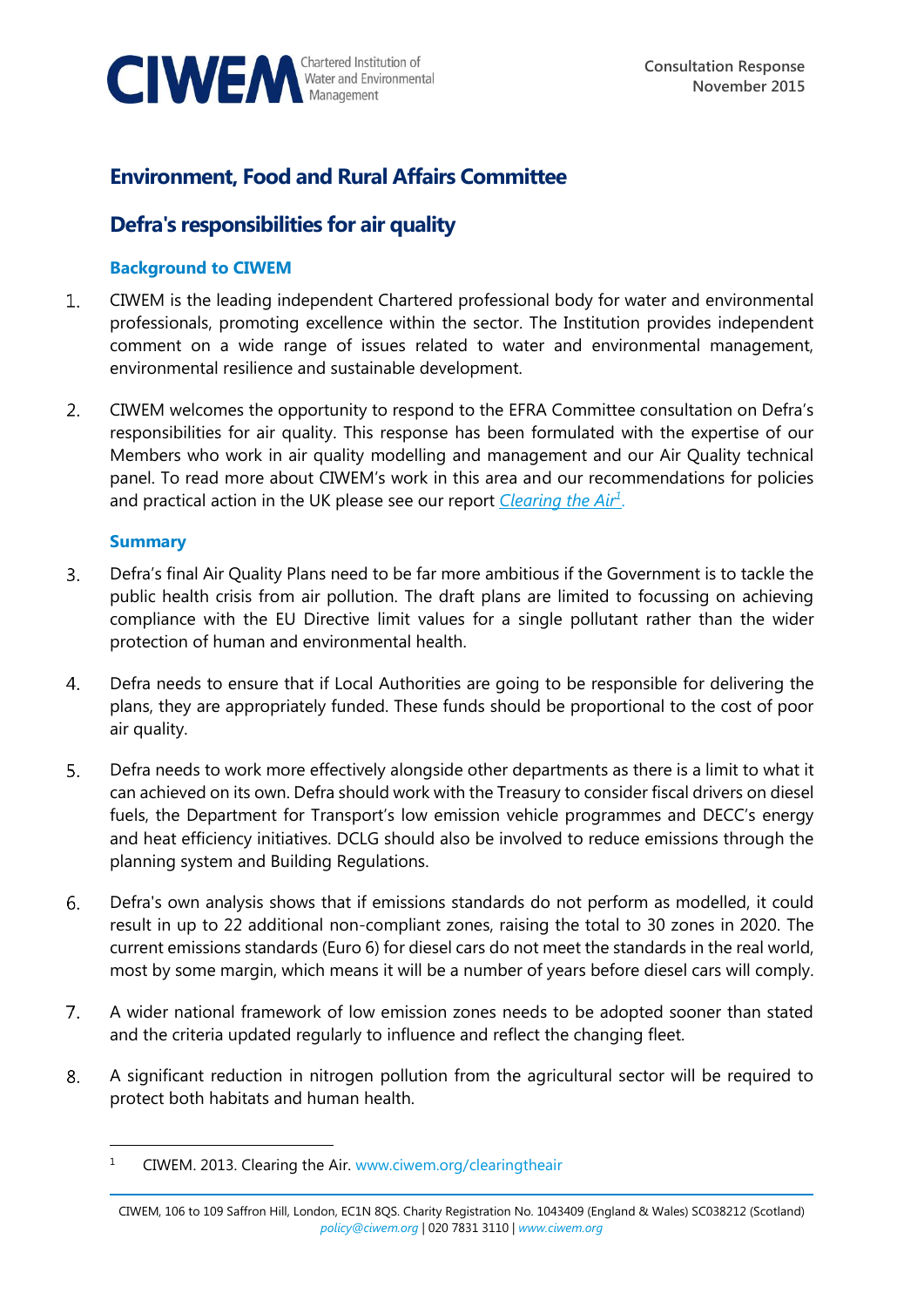9. The current Air Quality Strategy should be updated and include new regulatory standards for ammonia. It should also set out a strategy to reduce air pollution impacts on human health and the natural environment as soon as possible.

#### **General comments**

- This inquiry is very timely in light of the recent Defra draft plans on nitrogen dioxide ( $NO<sub>2</sub>$ ), the  $10.$ ClientEarth legal case and the recent Volkswagen emissions controversy. The impact of poor air quality in the UK is widely reported as being tens of billions of pounds and in the region of 50,000 deaths per year. It is therefore vital that Defra plays a pivotal and overarching role in helping reduce air pollution effects on human health.
- $11.$ Air pollution should be controlled not only to achieve compliance with the Directive, but to aim to protect human health, by being considerably below them. This is particularly important for pollutants such as  $NO<sub>2</sub>$  and  $PM<sub>2.5</sub>$  for which there are no thresholds. Defra must recognise that the EU limit values for all pollutants are limits and not 'targets'. There is no minimum concentration below which exposure is considered safe, and every reduction in exposure will be beneficial in terms of health benefits.
- $12.$ Phenomenal success has been achieved in minimising sulphur impacts on human and ecosystem health. However, the main pollutant of concern to habitats, nitrogen has shown only modest reduction. This is because unlike sulphur most of the sources are diffuse and widely distributed, for example nitrogen emissions from transport and agriculture. It is therefore pleasing to see the EFRA Committee give prominence to the impacts of air pollution in causing wider environmental damage as well as human health by considering these two areas in its inquiry.
- $13.$ A number of recent reports have demonstrated that air pollution remains a major pressure on the natural environment of the UK<sup>2</sup>. Over 60 per cent of the area of sensitive habitat in the UK exceeds 'critical loads' for the protection of ecosystems from nitrogen deposition. There is also widespread exceedance of the critical levels for ammonia particularly along parts of the Wales/England border, eastern England and Northern Ireland. In 2013, the UK reported air pollution impacting upon 34 out of the 77 habitats detailed under Annex 1 of the Habitats Directive<sup>3</sup>. A number of protected areas in the urban environment are at risk from high concentrations of NOx, for example Epping Forest, near London.

#### **Response to consultation questions**

#### **Defra's role**

 $\overline{a}$ 

Do Defra's proposals for reducing emissions of key pollutants, including  $NO<sub>2</sub>$ , go far enough and fast enough to meet EU standards?

Defra's consultation on its draft Air Quality plans did not include a supporting document with the technical information and detailed modelling required to scrutinise the draft plans. The

<sup>2</sup> Defra. 2012. Review of Transboundary Air Pollution<http://www.rotap.ceh.ac.uk/>

<sup>3</sup> Joint Nature Conservation Committee. 2013. 3rd UK Habitats Directive Reporting <http://jncc.gov.uk/page-6387>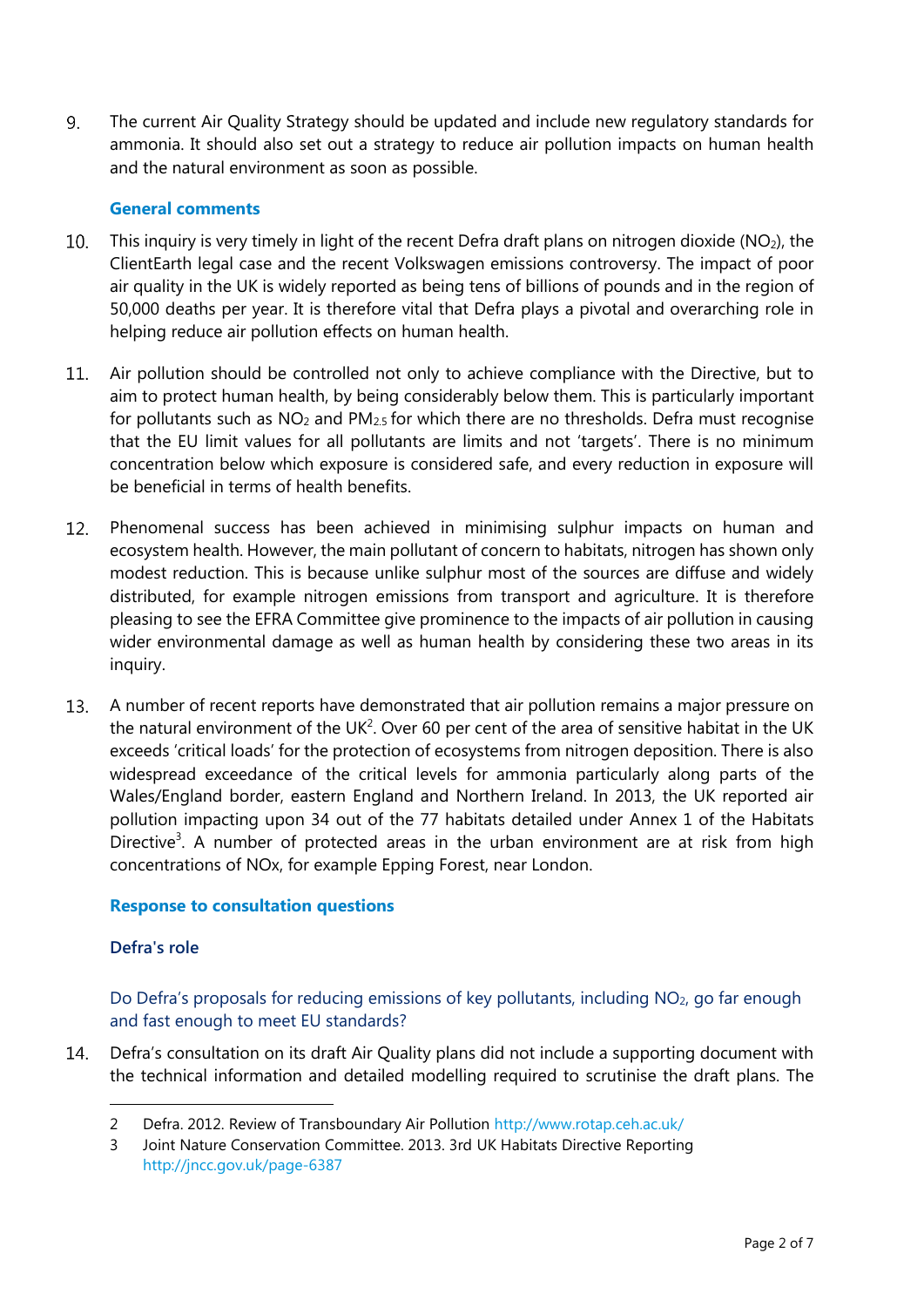uncertainties in emission reductions from vehicles mean it is extremely difficult to judge if the measures will be enough and achieve limit values as soon as possible to meet the EU Directive limit values.

- $15.$ Defra's final Air Quality Plans need to be far more ambitious if the Government is to tackle the public health crisis from air pollution. The draft plans are limited to focussing on achieving compliance with the EU Directive limit values for a single pollutant rather than the wider protection of human and environmental health. Defra must also consider other pollutants, in particular particulate matter (PM) and primary  $NO<sub>2</sub>$ , when setting standards for clean air zones. Focusing on one pollutant to the exclusion of others, will increase costs and health impacts in the long term.
- The draft plans contain only one new measure at the national level: a national framework for 16. clean air zones, the details of which will not be published until early 2016. It is unfortunate that these are voluntary and it will be up to local authorities to decide whether to implement clean air zones with almost all responsibility passed on to them.
- $17.$ If the proposals were to achieve limit values as soon as possible then Defra should suggest the implementation of clean air zones more widely and earlier. The draft accepts that breaches will happen until the general emission control measures, largely relying on the Euro 6 standard, have transitioned sufficiently into the fleet. Defra indicates that the proposed Clean Air Zone emission limits are set at the Euro 6 emission limits (for diesel cars). Current Euro 6 diesel cars do not meet the emissions standards in the real world<sup>4</sup>, most by some margin, which means it will be a number of years before diesel cars will comply. If the future Euro 6c emission standard delivers under real world urban conditions, then it could be used as the basis for clean air zones.

Do Defra and/or other central government departments need to intervene more directly, via regulatory or fiscal incentives to reduce emissions from transport or energy use for example?

- 18. Yes, direct intervention is required. Defra must work with the Treasury to reverse fiscal measures that encourage the use of diesel vehicles such as Vehicle Excise Duty, fuel duty and company car tax.
- 19. The Department of Communities and Local Government (DCLG) should also be involved to reduce emissions through the planning system and Building Regulations. This could include air quality neutral zones where all new developments must comply with benchmarks for both building and transport emissions. A stronger emphasis is needed in the National Planning Policy Framework and the paragraphs that point to the importance of planning policies in helping to deliver cleaner air (paragraphs 124 and 35 on sustainable transport). Air quality needs to be more than a material consideration when limit values are or may be breached.
- Clean air zones should also address dust and emissions from construction and demolition sites,  $20.$ including non-road mobile machinery (NRMM), as these can have a significant impact on air quality both within and around the site. The London supplementary planning guidance on the

<sup>4</sup> Defra. 2015. Draft air quality plans consultation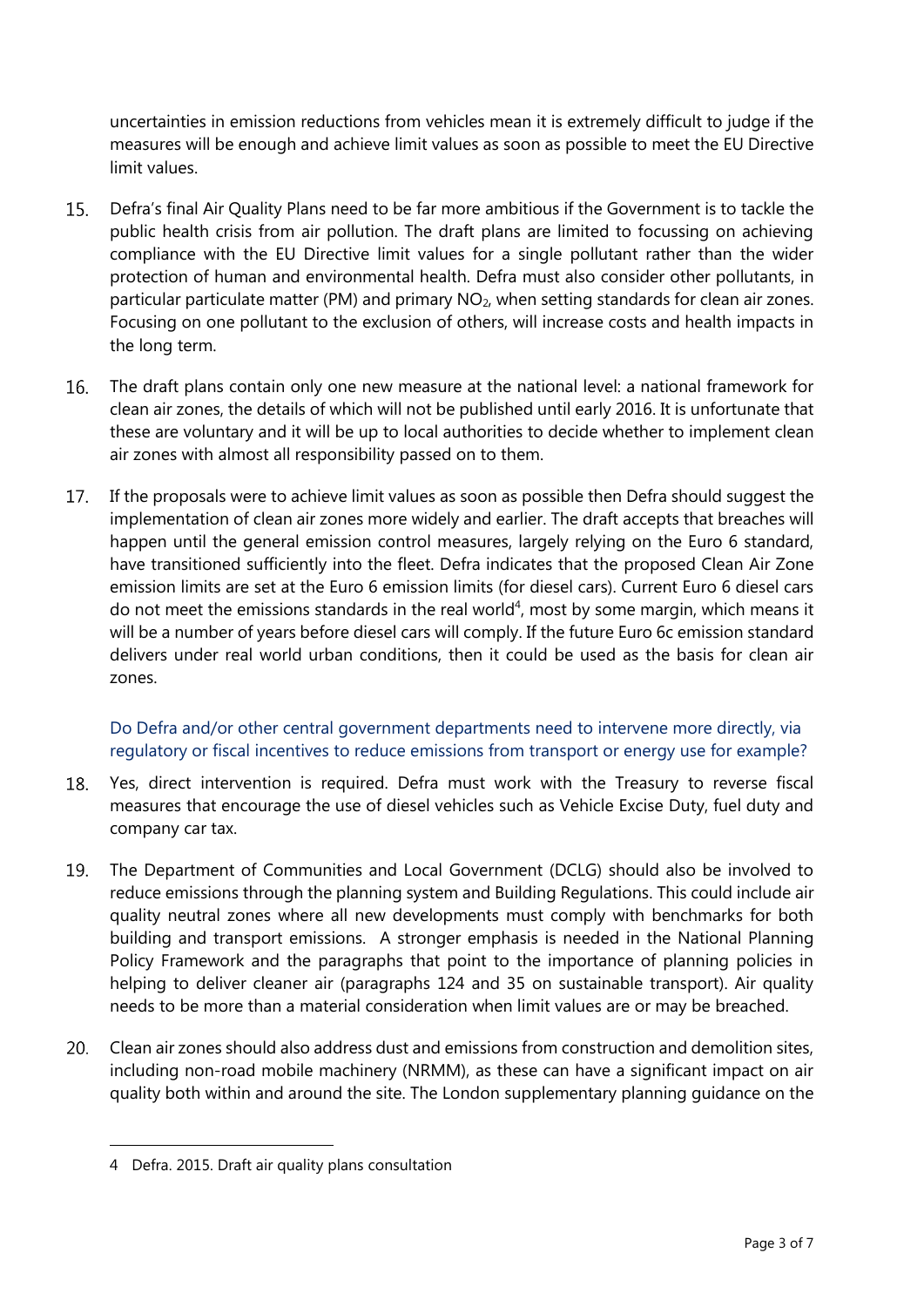Control of Dust and Emissions from Construction and Demolition<sup>5</sup> includes best practice and emission standards for NRMM, and could be adopted as part of the network of clean air zones.

Building Regulations could also be more effectively used, for example by requiring all new  $21.$ boilers to be low NO<sub>x</sub> boilers and controlling air pollution emissions from biomass and biofuel.

How effectively does Defra collaborate with and co-ordinate action with local authorities, devolved administrations, and other government departments to develop coherent strategies for reducing emissions of key air pollutants?

- $22.$ Defra should optimise existing and new programmes to benefit air quality and focus these in the non-compliant zones. There is little evidence in the draft plans of Defra working alongside other departments, such as the Department for Transport's low emission vehicle programmes, the Department for Energy and Climate Change's (DECC) energy and heat efficiency initiatives or DCLG on planning. Air quality needs to be a higher priority for transport and development planners in upper tier local authorities and Directors of Public Health.
- Whilst CIWEM recognises that it is key that local factors are taken into account, an overall strategy is required to ensure that the necessary actions can be implemented in a timely manner. A framework for clean air zones will not work without the supporting national data and infrastructure, such as national databases on vehicles and emissions, an accredited retrofit process and associated vehicle database, an exempt vehicle list, and a standard system for local authorities to use to register (and if necessary charge) vehicles. Defra should work with the Department for Transport to provide this infrastructure.
- $24.$ Although air quality may be a devolved issue it is vital that Defra engages the Devolved Administrations and their Agencies in order to reflect an accurate UK picture. Scotland's low emissions strategies and the Wales active travel initiative should be exemplars to be adopted throughout the UK.

## Do Defra's plans correctly identify and support the role of local authorities in reducing air pollution?

- $25.$ The draft plans do not contain provision for Local Authorities to finance the clean air zones and it is clear that this cost will be substantial, both to overcome local opposition and to facilitate the adoption of low-emission vehicles. There are costs associated with the required refuelling infrastructure and to install and operate a system to manage the clean air zone charging. Given the evident cost of poor air quality in the UK, it is clear that the current level of funding for such measures is severely lacking and Defra needs to provide proportionate funding to allow Local Authorities to implement the required measures in an acceptable timeframe.
- 26. As in the answer to the previous question, the government must provide supporting national data and infrastructure. This is necessary for a consistent approach.

<sup>5</sup> [The Control of Dust and Emissions During Construction and Demolition](https://www.london.gov.uk/priorities/planning/publications/the-control-of-dust-and-emissions-during-construction-and)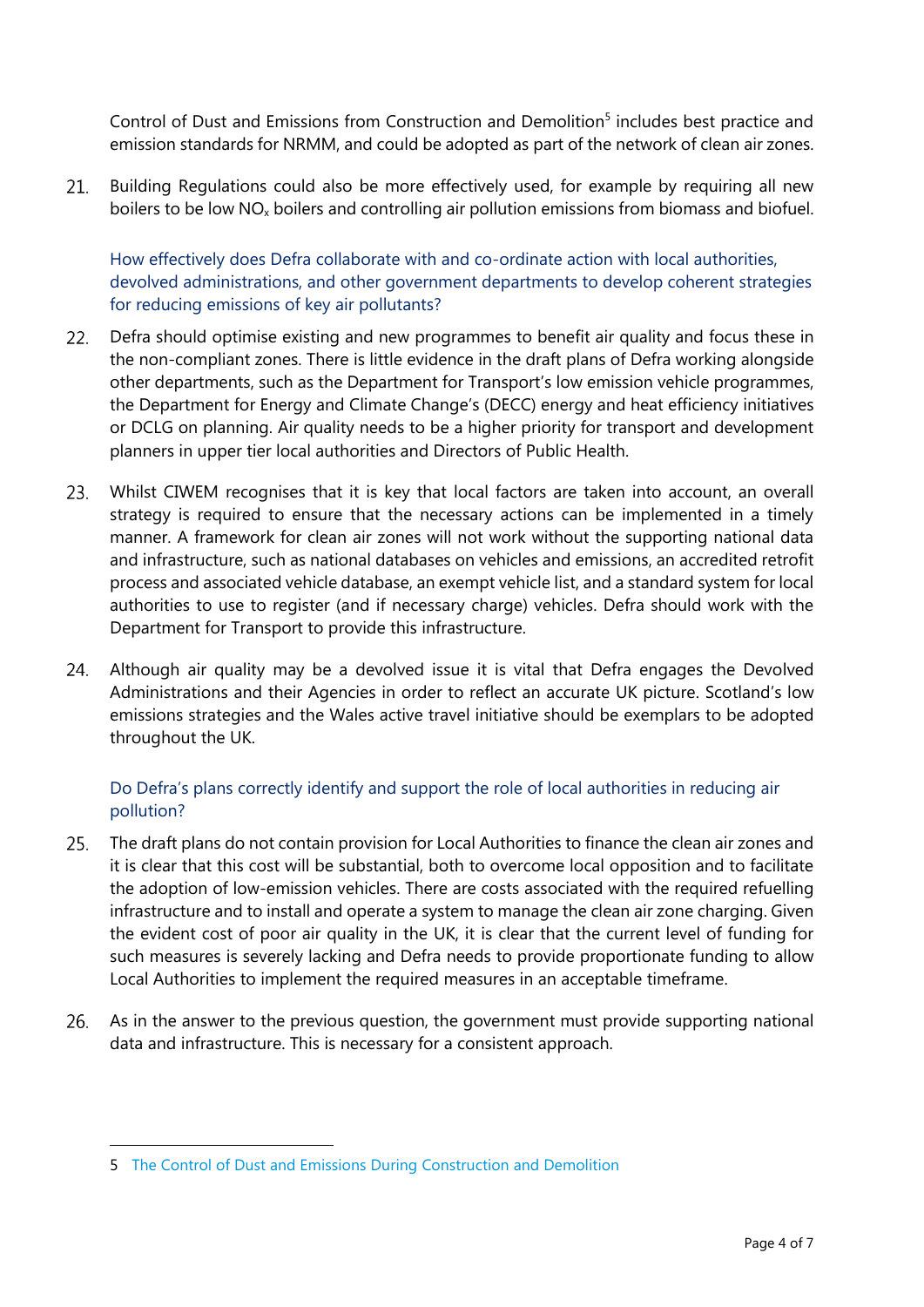#### **Transport emissions**

-

Are the correct incentives in place to support consumers and businesses in reducing transport emissions, for example to move away from diesel and petrol vehicles towards low emission options or to promote other forms of transport?

- As previously noted Defra must work with the Treasury to reverse fiscal measures that encourage the use of diesel vehicles such as Vehicle Excise Duty, fuel duty and company car tax. Defra needs to consider whether diesel cars have any place within the clean air zones or indeed any of our urban centres prior to the introduction and adoption of robust real-world driving emissions in the Euro 6c standard by the EU (if these are proven).
- 28. Other measures that are highly effective in influencing driver behaviour should be included as part of the clean air zones. 'Car-free' days have been used in European capital cities in response to air quality issues and Oslo plans to ban private cars entirely from the city centre by 2019 to cut pollution. Defra should consider this level of ambition for clean air zones.

## Do recently highlighted disparities between laboratory and real-world emissions from vehicles mean that Defra should remodel the assumptions behind its plans to meet EU requirements?

- 29. The disparities between real-world and laboratory emissions have been known for some time. CIWEM has previously called for the tests to become more representative of vehicles on the road over a range of driving conditions. The EU is trying to improve testing procedures. However in October this year, EU governments agreed to new limits for  $NO<sub>x</sub>$  emissions from diesel cars<sup>6</sup>. If this proposal is passed it will allow car manufacturers to miss the Euro 6 NO<sub>x</sub> limit by 210% (conformity factor of 2.1) between 2017 and 2020, resulting in a diesel car being allowed to emit 168mg/km of NO<sub>x</sub> on the road instead of the Euro 6 limit of 80 mg/km. From 2021, new diesel cars sold will be allowed to still emit 120 mg/km open-endedly. If this happens then real world emissions will not fall in line with the expected assumptions of the Euro 6 standard within Defra's draft plans.
- The 'emissions scandal' that has allegedly been caused by Volkswagen (and may potentially  $30.$ involve others) is in addition to the problems in replicating laboratory tests on the road, as the company allegedly used 'defeat devices' during test procedures. Correcting the emissions scandal will take years to have any real effect on  $NO<sub>2</sub>$  levels, so some additional actions will also be needed in the short term.
- Defra has based its views on how emissions will reduce in the future on COPERT $^7$  emission  $31.$ factors for Euro 6. Whilst COPERT data is the best available, basing a plan only on this data is

<sup>6</sup> European Commission. 2015. Press release: Commission welcomes Member States' agreement on robust testing of air pollution emissions by cars. Brussels, 28 October 2015 [http://europa.eu/rapid/press-release\\_IP-15-5945\\_en.htm](http://europa.eu/rapid/press-release_IP-15-5945_en.htm) 

<sup>7</sup> COPERT (COmputer Programme to calculate Emissions from Road Transport) is an MS [Windows](https://en.wikipedia.org/wiki/Microsoft_Windows) software program for the calculation of air pollutant [emissions](https://en.wikipedia.org/wiki/Air_pollution) from road transport. COPERT is a tool used by all Member States and the recommended method for calculating vehicle emissions by the European Monitoring and Evaluation Programme and the European Environment Agency Emissions Inventory Guidebook.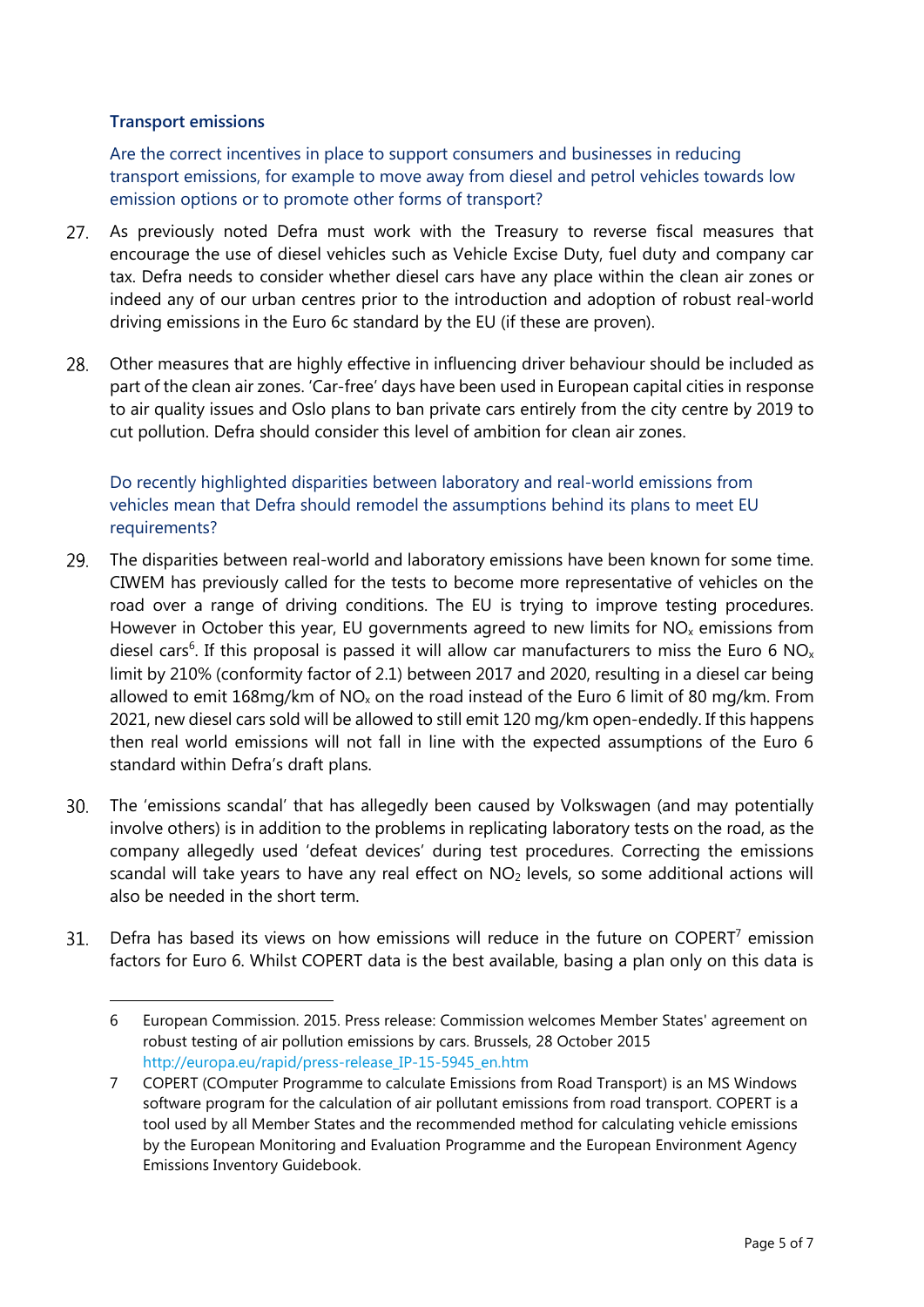not sensible as its predictions may still not be the most likely case. It was also the best available data in 2011 and 2014 but its predictions did not materialise. Defra's sensitivity analysis shows what would happen if the COPERT data is overly optimistic and the Euro 6 standard does not perform in the real world. In addition to the 22 extra zones, the scale of the problem in the eight zones already considered will be much greater too, requiring more ambitious solutions. The plan needs to be able to respond to a situation where COPERT data proves to be optimistic, and where the plan's actions could cope with a more polluted world.

 $32.$ CIWEM considers that Defra must rewrite the air quality plans if the portable emissions measuring systems (PEMS) testing programme that is being currently undertaken does not produce real world driving emissions data in-line with the COPERT result.

## **Industrial emissions**

How robust is Defra's regulation, via the Environment Agency, for monitoring and reducing air pollution generated by industrial processes?

- $33.$ Across the UK the role and contribution to air pollution of industrial processes has been reviewed by respective environment agencies and statutory conservation bodies. New developments have to meet stringent environmental conditions and a shared process exists that allows new contributions to be assessed and mitigated if appropriate. However, no matter how "clean" a new process may be, in many areas it represents an additional pollution burden to an area that already exceeds its critical load.
- 34. Emissions of the main greenhouse gas carbon dioxide ( $CO<sub>2</sub>$ ), and NO<sub>x</sub> and PM are linked, as they are all emitted from the same sources (during combustion of fuels). Many measures to reduce  $CO<sub>2</sub>$  emissions also reduce urban air pollutants, such as energy efficiency measures. The heating of commercial buildings is an important source of  $NO<sub>x</sub>$ , so by reducing energy demand will also reduce air pollution emissions.

## **Farming emissions**

 $\overline{a}$ 

Are Defra's policies for reducing emissions of key pollutants and greenhouse gases from the agricultural sector sufficiently ambitious and robust? What more needs to be done by Defra and/or the agricultural sector?

- $35.$ The impacts on ecosystems from pollutants and greenhouse gases from the agricultural sector remains largely unaddressed. Agricultural atmospheric nitrogen represents the major component of inputs to protected sites yet little has been done to reduce nitrogen emissions.
- Evidence of background measurements indicates that regional (rural) background 36. concentrations of ammonia may make a considerable contribution to the overall mass of  $PM<sub>2.5</sub>$ in urban areas. These regional background concentrations are dominated by secondary  $PM<sub>2.5</sub>$ , primarily as ammonium nitrate. Therefore measures to control rural emissions of ammonia will not only protect nearby wildlife site but will also have a direct effect on reducing urban PM<sub>2.5</sub> which will have a significant benefit to human health<sup>8</sup>. Regional nuances also exist. At a UK level emissions of ammonia appear to have stabilised. However, a regional analysis shows a different picture. In both Northern Ireland and Wales emissions of ammonia have been steadily

<sup>8</sup> Defra Air Quality Expert Group. 2012. Fine Particulate Matter in the UK